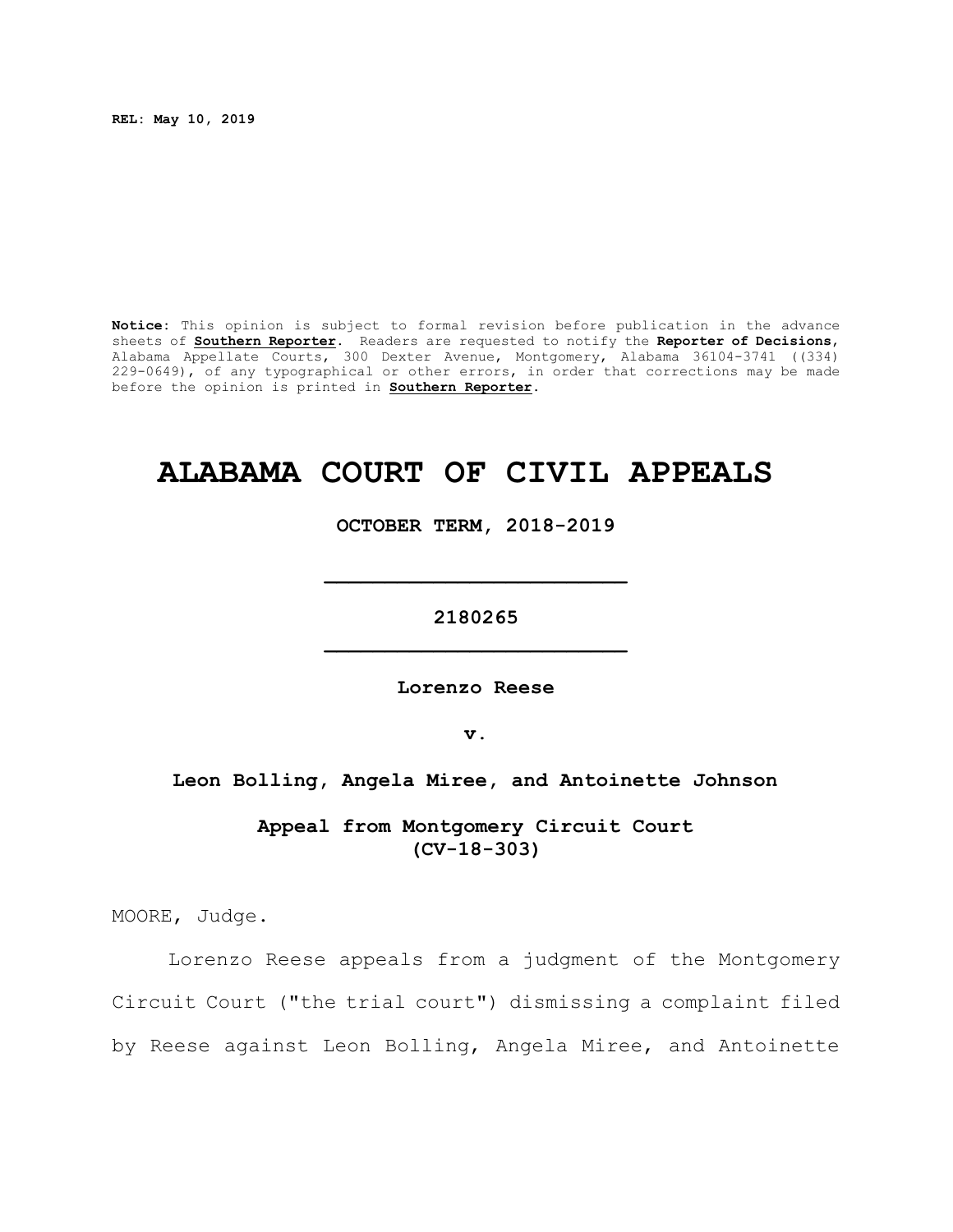Johnson.<sup>1</sup> We reverse the trial court's judgment and remand the case for further proceedings consistent with this opinion.

#### Procedural History

On June 5, 2018, Reese filed a complaint in the trial court, asserting, among other things, that he is a prisoner in the Alabama Department of Corrections ("the DOC") and is housed at the William E. Donaldson Mental Institution ("the institution"); that he has been diagnosed by one of the DOC's health-care providers with diabetes; that one of DOC's healthcare providers had issued medical orders requiring Bolling, a warden III supervisor at the institution, and Miree, a warden II supervisor at the institution, to allow Reese to receive insulin injections before institutional special-diet meals and requiring Johnson, the chief steward and supervisor of the kitchen at the institution, to serve Reese institutional special-diet meals; and that Bolling, Miree, and Johnson had failed to comply with those medical orders. Reese also asserted in his complaint that he had filed a request with

<sup>&</sup>lt;sup>1</sup>In his complaint, Reese asserted his claims against Bolling, Miree, and "Chief Steward Johnson." It was later revealed that Antoinette Johnson is the chief steward of the kitchen at the William E. Donaldson Mental Institution where Reese is imprisoned. Accordingly, we refer to Johnson by her proper name for purposes of this appeal.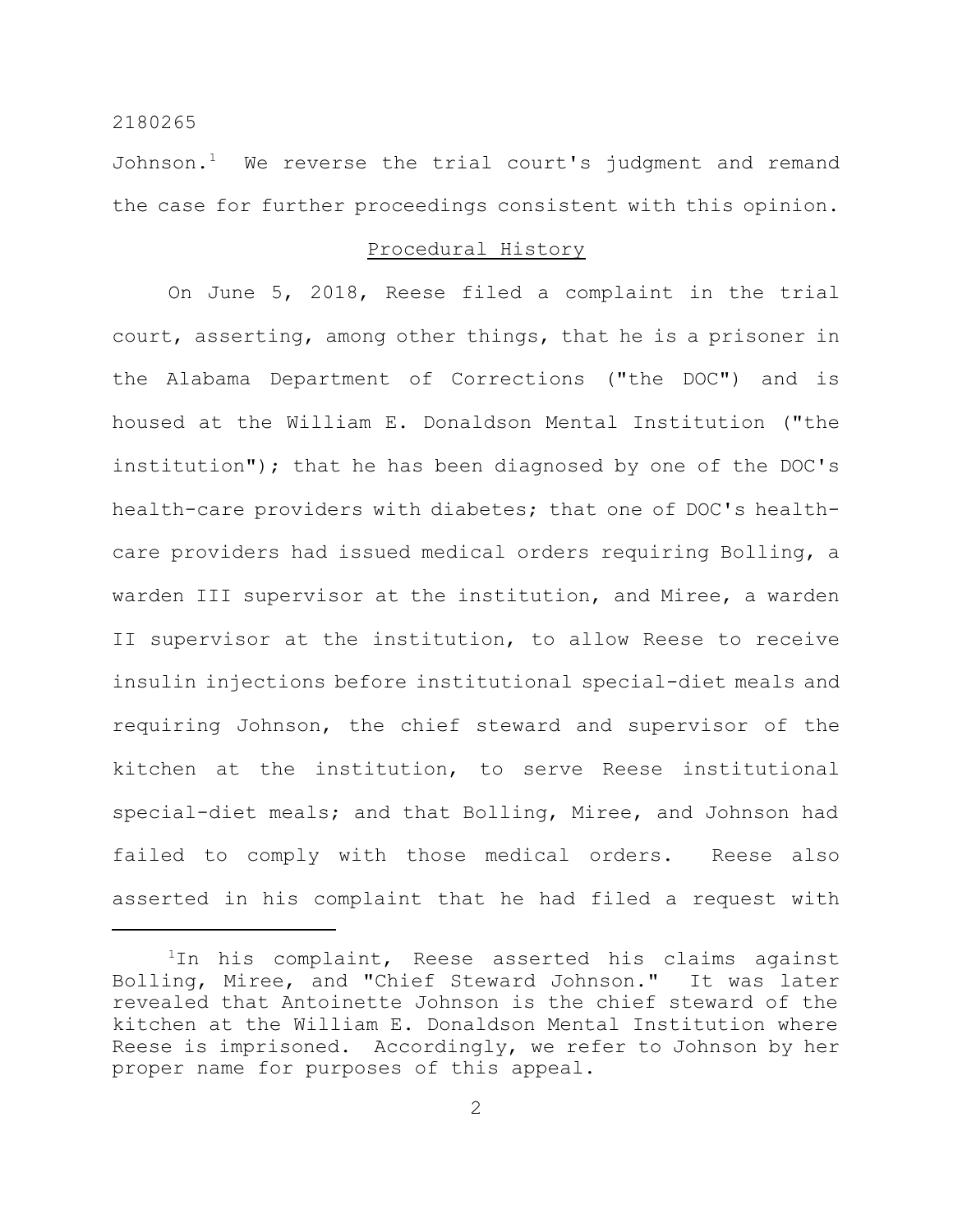Bolling, Miree, and Johnson that he be provided a religious diet based on his faith and that his request had been denied. Reese argued in his complaint that his rights, pursuant to the Eighth Amendment to the United States Constitution, to receive adequate medical treatment and medical management of his diabetes require Bolling, Miree, and Johnson to comply with the medical orders allowing for his insulin shots to be administered before his meals and to provide him with institutional special-diet meals, and, he asserted, Bolling, Miree, and Johnson had failed to comply with those orders. Reese also asserted that he has a right, pursuant to the First Amendment to the United States Constitution, to be served a diet compliant with the tenets of his faith and that he had been denied that right by Bolling, Miree, and Johnson.

In his prayer for relief, Reese requested compensation in the amount of \$1,000,000; punitive damages in the amount of \$1,000,000; a judgment declaring and affirming that Reese's rights under the Eighth Amendment to adequate medical treatment and management mandate that the medical orders issued by the DOC's health-care providers be carried out; a judgment declaring and affirming that the failure of Bolling,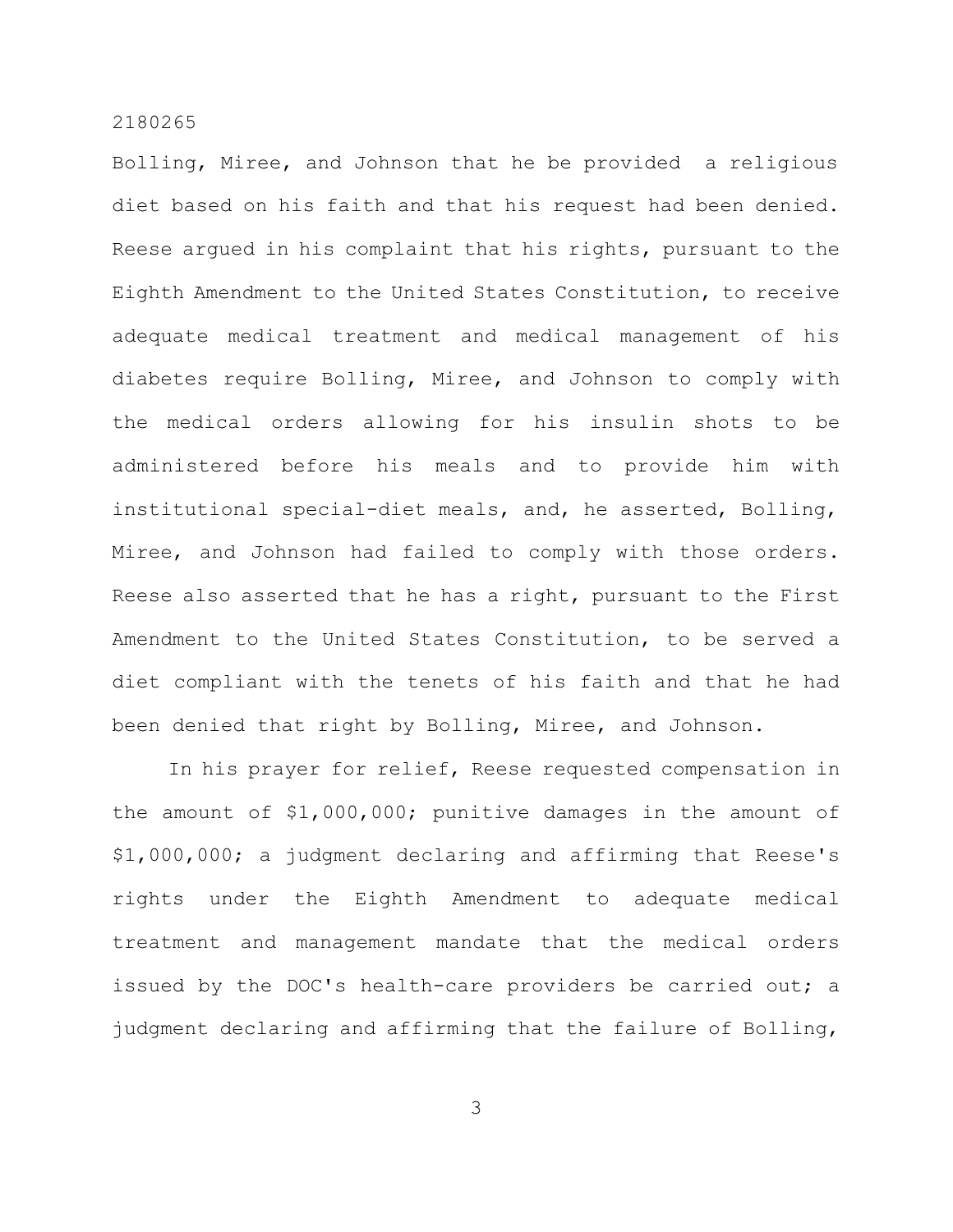Miree, and Johnson to comply with the medical orders is a violation of his Eighth Amendment rights; a judgment declaring and affirming Reese's right under the First Amendment to freely exercise his religion with regard to his diet; a judgment declaring and affirming that the failure of Bolling, Miree, and Johnson to allow him to eat a diet conforming to his religious practices is a violation of the First Amendment; an injunction enjoining Bolling, Miree, and Johnson from failing to comply with the medical orders; and an injunction enjoining Bolling, Miree, and Johnson from denying Reese his right to eat a diet conforming to his religious practices.

On August 27, 2018, Reese filed a motion to amend his complaint, seeking to add a count asserting that he had been subjected to cruel and unusual punishment by Johnson, who, Reese argued, served contaminated meals in the institution, as well as a count asserting that additional defendants had denied him adequate medical treatment.<sup>2</sup> On September 11, 2018, the trial court entered an order setting the case for a hearing on October 9, 2018. On October 4, 2018, Bolling, Miree, and Johnson filed a Rule 12(b)(6), Ala. R. Civ. P.,

 $2R$ eese did not seek leave to add any parties as additional defendants in his motion to amend.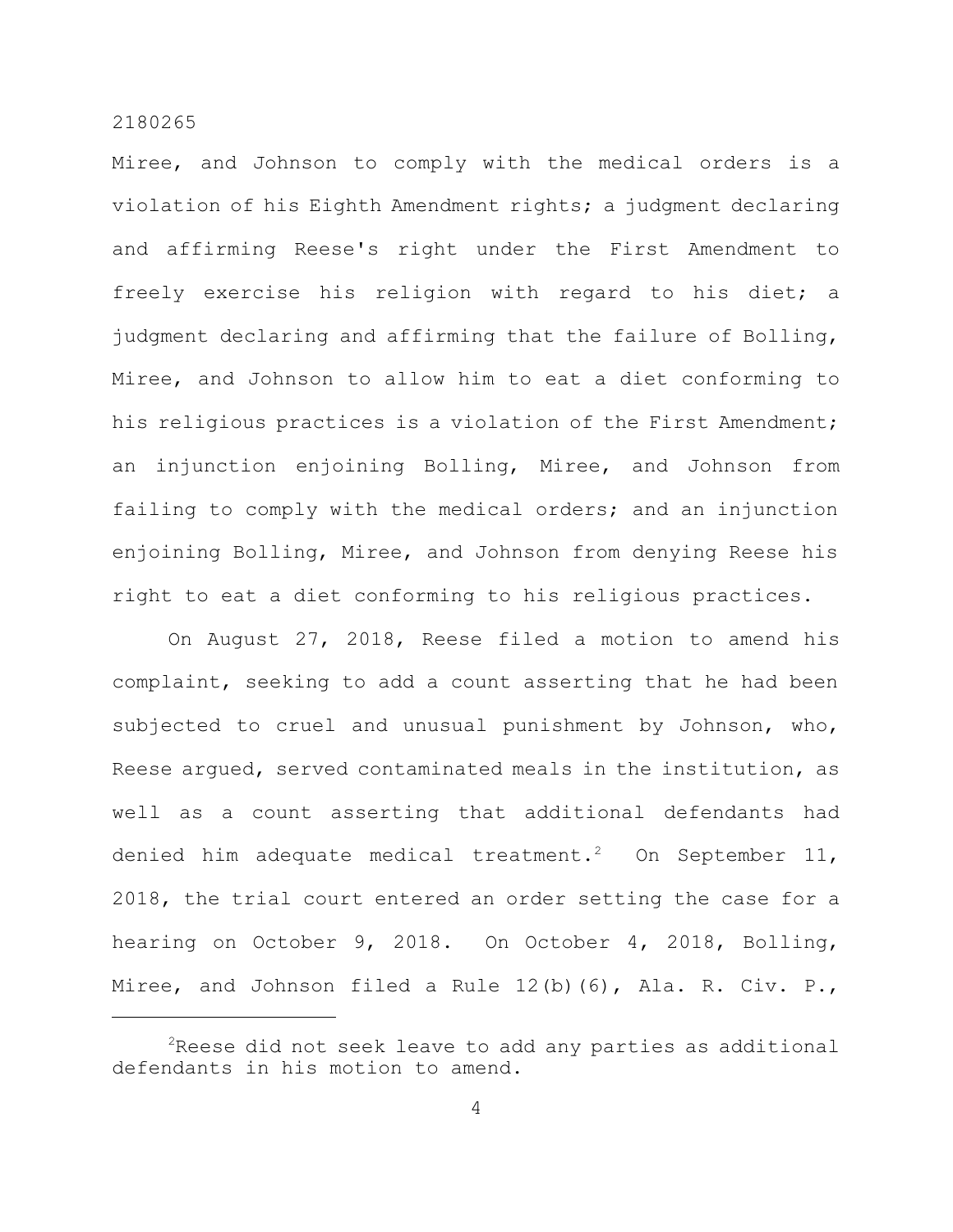motion to dismiss based on, among other things, immunity, lack of support for certain of Reese's claims, and mootness. They attached to their motion exhibits in support of their assertions, including records from the DOC regarding Reese's diet, Johnson's affidavit, and a "steward production worksheet." On October 15, 2018, the trial court entered an order indicating, among other things, that the matter had come before the court for a hearing on October 9, 2018, and that it had "carefully reviewed all pleadings and evidentiary materials" and dismissing Reese's claims against Bolling, Miree, and Johnson in their entirety, with prejudice.

Reese filed a motion seeking an extension of time to file an opposition to the motion to dismiss on October 18, 2018, in which he asserted, among other things, that he had not received a copy of the motion to dismiss until October 12, 2018. On November 13, 2018, Reese filed a motion to alter, amend, or vacate the trial court's judgment, asserting, among other things, that the trial court had erred in dismissing the action because he had been denied the opportunity to respond to the motion to dismiss. The trial court entered an order denying Reese's postjudgment motion on November 14, 2018.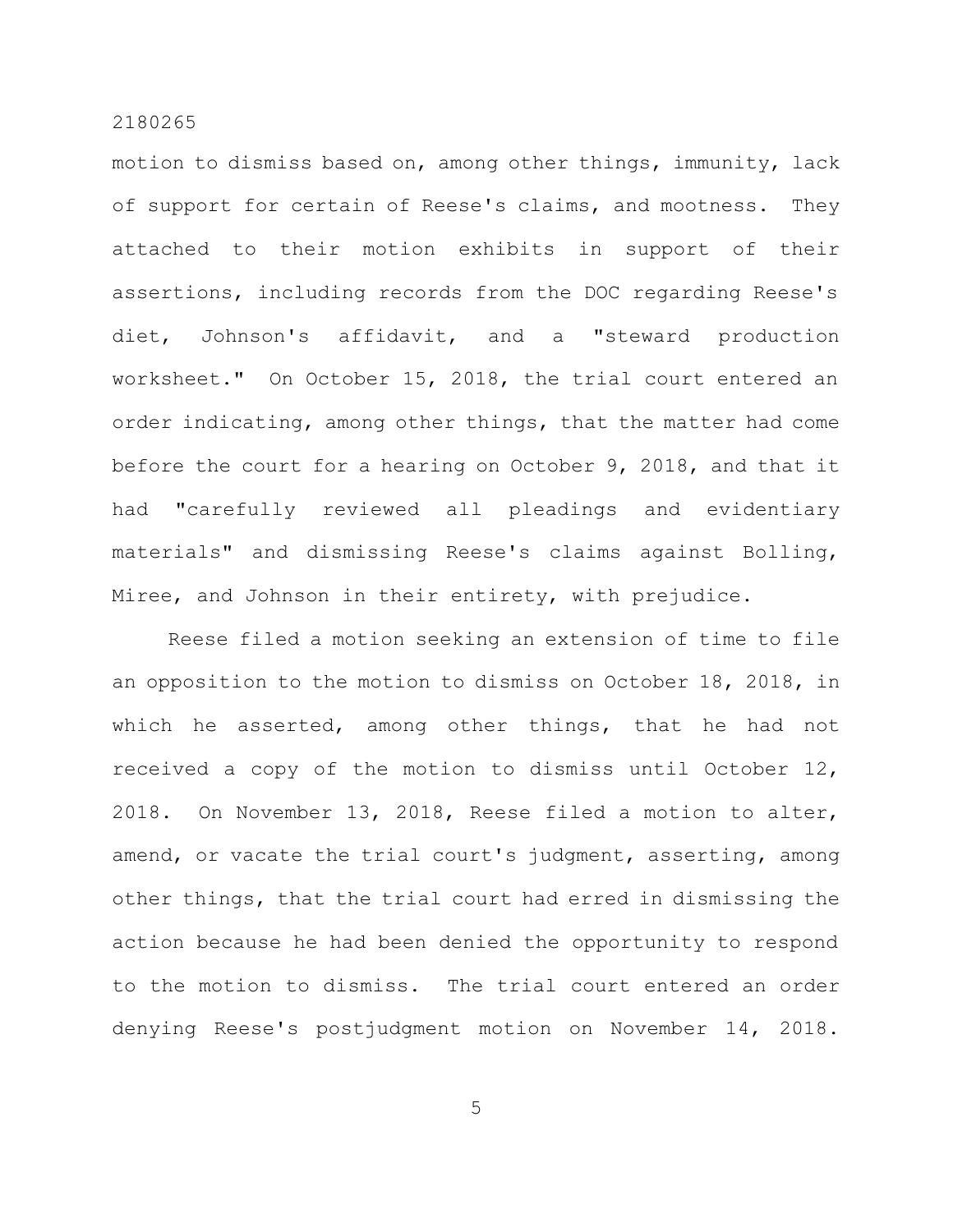Reese filed his notice of appeal to the Alabama Court of Criminal Appeals. The Court of Criminal Appeals transferred the appeal to the Alabama Supreme Court, which, in turn, transferred the appeal to this court, pursuant to  $\S$  12-2-7(6), Ala. Code 1975.

#### Standard of Review

In their brief on appeal, Bolling, Miree, and Johnson cite the standard of review applicable to a dismissal pursuant to Rule 12(b)(6), Ala. R. Civ. P. Conversely, Reese argues on appeal that this court must review the trial court's judgment as though the motion to dismiss filed by Bolling, Miree, and Johnson had been converted into a motion for a summary judgment, pursuant to Rule 12(b), Ala. R. Civ. P., and that the standard of review applicable to a summary judgment, pursuant to Rule 56, Ala. R. Civ. P., should be used in the present appeal. "In order to determine the appropriate standard of review, we must first determine whether the motion[] to dismiss [was] converted to [a] motion[] for a summary judgment." Ex parte Price, 244 So. 3d 949, 954 (Ala. 2017).

## Analysis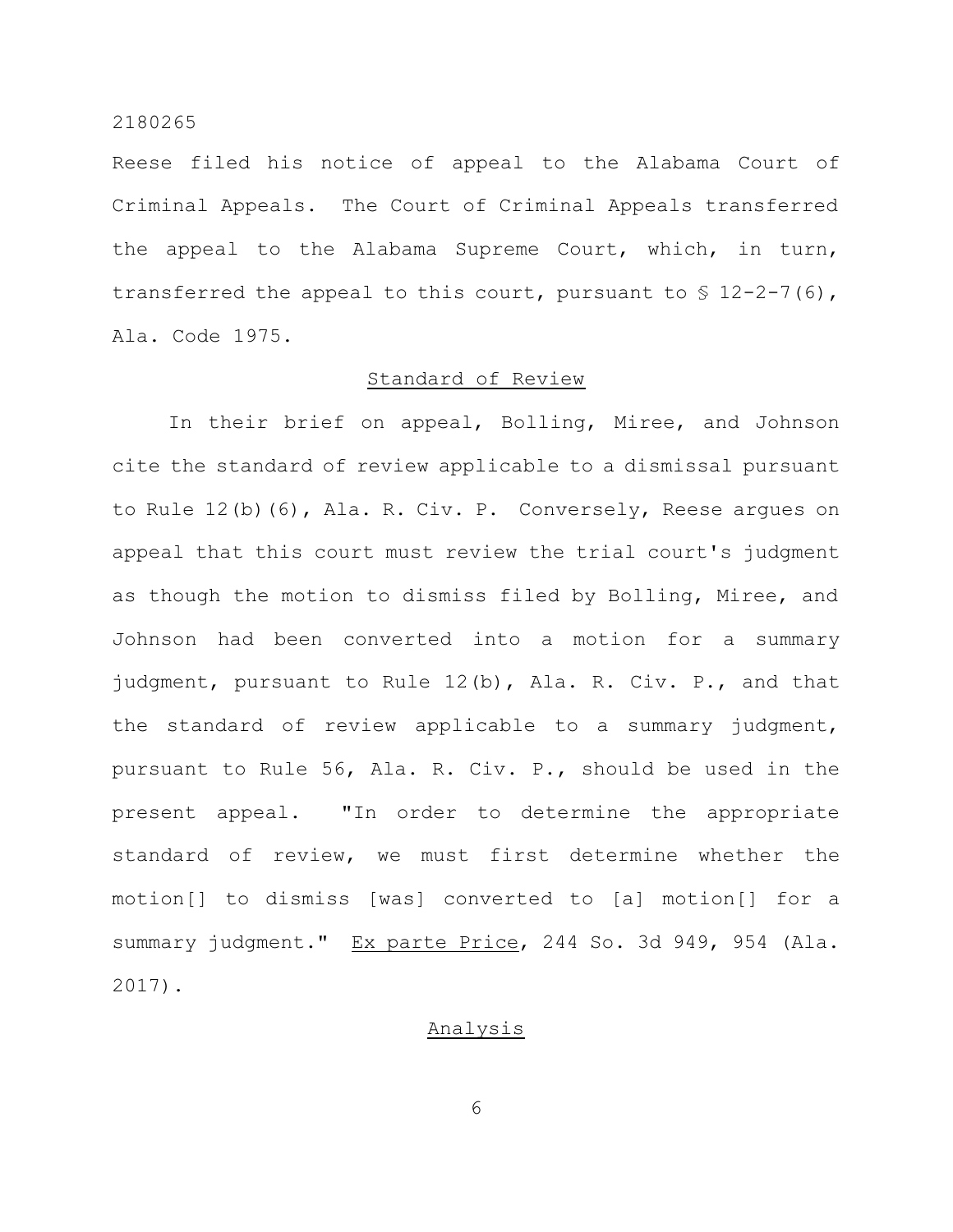Reese argues on appeal that the trial court erred in granting the motion to dismiss without giving him notice that the motion had been converted into a motion for a summary judgment and allowing him an opportunity to defend against the motion before entering a summary judgment in favor of Bolling, Miree, and Johnson. Bolling, Miree, and Johnson respond in their brief to this court that the trial court's judgment was entered pursuant to Rule 12(b)(6), rather than Rule 56. In support of their arguments that the trial court's judgment is due to be affirmed, however, they refer in their brief to exhibits that were attached to their motion to dismiss. They argue that "[t]here is nothing in the clerk's record to support" Reese's claim that their motion to dismiss was converted into a motion for a summary judgment. We disagree.

In its October 15, 2018, judgment, the trial court indicated that it had considered "all pleadings and evidentiary materials," along with arguments of counsel. Rule 12(b), Ala. R. Civ. P., provides, in pertinent part:

"If, on a motion asserting the defense numbered (6) to dismiss for failure of the pleading to state a claim upon which relief can be granted, matters outside the pleading are presented to and not excluded by the court, the motion shall be treated as one for summary judgment and disposed of as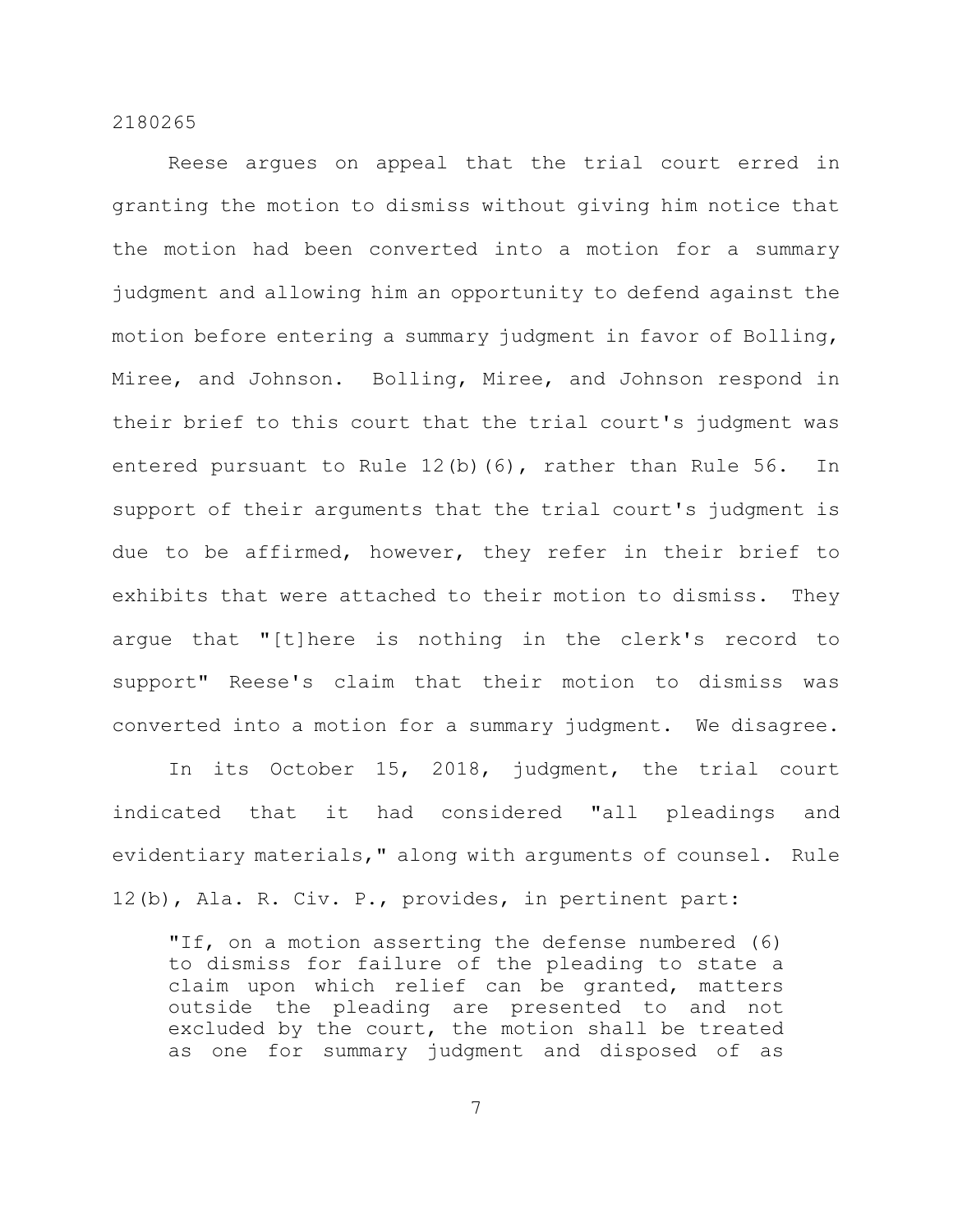provided in Rule 56, [Ala. R. Civ. P.,] and all parties shall be given reasonable opportunity to present all material made pertinent to such a motion by Rule 56."

In the present case, because exhibits were presented to the trial court along with the motion to dismiss and the trial court expressly indicated that it had considered those materials, the motion to dismiss was converted into a motion for a summary judgment. See Rule 12(b)(6) and Ex parte Price, 244 So. 3d at 954-55.

In Singleton v. Alabama Department of Corrections, 819 So. 2d 596 (Ala. 2001), our supreme court stated, in pertinent part:

> "'[I]f a motion under Rule 12(b)(6)[, Ala. R. Civ. P.,] is converted into a motion for summary judgment, both parties shall be given a reasonable opportunity to submit affidavits and other extraneous proofs to avoid a party being taken by surprise through conversion of the motion to dismiss to one for summary judgment. It is also clear that the spirit of Rule 56[, Ala. R. Civ. P.,] requires the same notice and hearing where the court contemplates summary judgment on its own initiative as it does when a party moves for summary judgment; i.e., ten days['] notice. The entry of summary judgment by a trial court, sua sponte, without giving to the party against whom such judgment is entered adequate and reasonable notice, as well as an opportunity to present evidence in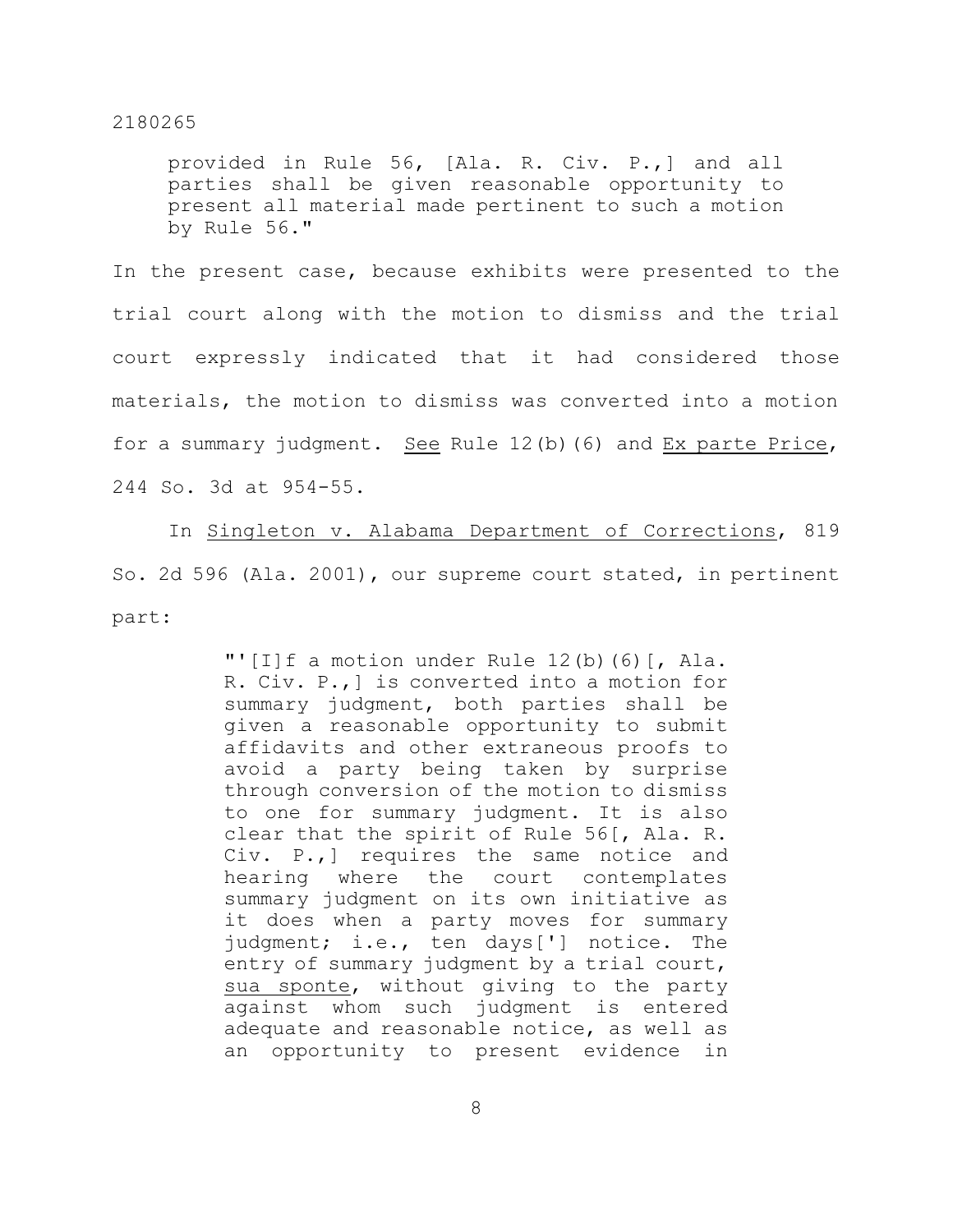opposition, is prejudicial error requiring reversal.

"'We agree with the following statement made by the United States Court of Appeals for the Fifth Circuit in its per curiam opinion in Davis v. Howard, [561 F.2d 565, 571 (5th Cir. 1977)]:

> "'"We do not hold that a notice to convert a 12(b)(6) motion into a summary judgment must be by written order, but the record must adequately demonstrate that all counsel were aware of the intentions of the [trial] judge to treat the motion as converted, together with a reasonable opportunity afforded to the nonmoving party to present, by way of affidavit or otherwise, anything necessary to rebut the contention of the moving party. ...

> "'"Today we hold that where matters outside the pleadings are considered in disposition of a Rule 12(b)(6) motion, so as to automatically convert it to one for summary judgment pursuant to Rule 56, or as one made sua sponte, the Rule 56 strictures of notice, hearing and admissibility into evidence are strictly required. ..."'"

819 So. 2d at 599-600 (quoting Hales v. First Nat'l Bank of Mobile, 380 So. 2d 797, 799 (Ala. 1980)) (some citations omitted). Our supreme court concluded in Singleton that,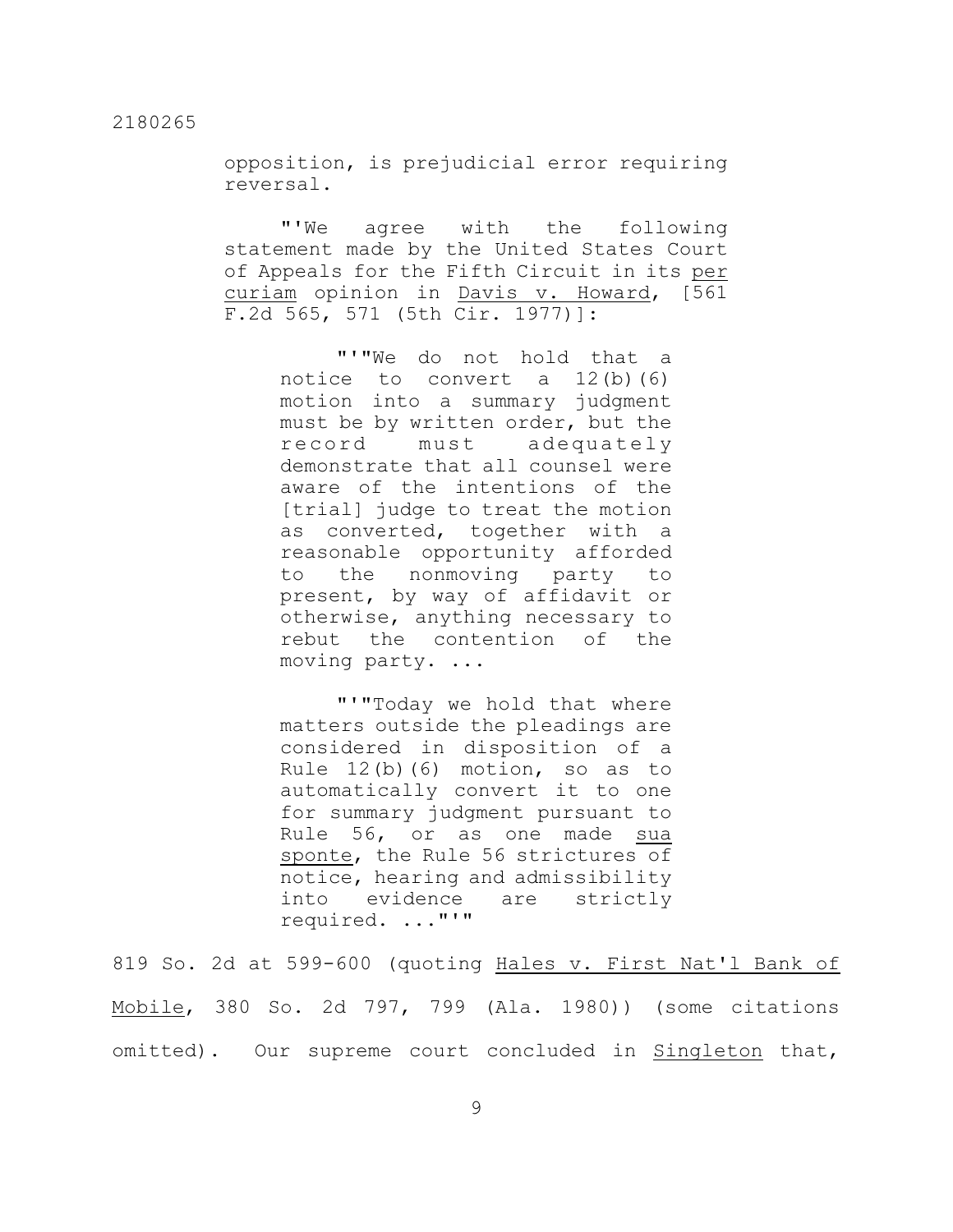because the defendants in that case had attached an affidavit to their motion to dismiss and the circuit court had failed to exclude that affidavit from its consideration, the motion to dismiss had been converted into a motion for a summary judgment. 819 So. 2d at 600. Our supreme court determined that the plaintiff in that case was entitled to notice that the motion had been converted to a motion for a summary judgment, to the opportunity to be heard, and to such other procedural relief as is contemplated by Rule 56. 819 So. 2d at 600. Accordingly, our supreme court reversed the circuit court's judgment and remanded the case. 819 So. 2d at 600.

In the present case, the trial court expressly indicated in its judgment that it had considered the "evidentiary materials," which were attached to the motion to dismiss; thus, like in Singleton, the motion to dismiss filed by Bolling, Miree, and Johnson was converted into a summaryjudgment motion. Also like in Singleton, Reese was entitled to notice that the motion to dismiss had been converted to a motion for a summary judgment, to the opportunity to be heard on the motion, and to such other procedural relief as is contemplated by Rule 56. Based on our supreme court's holding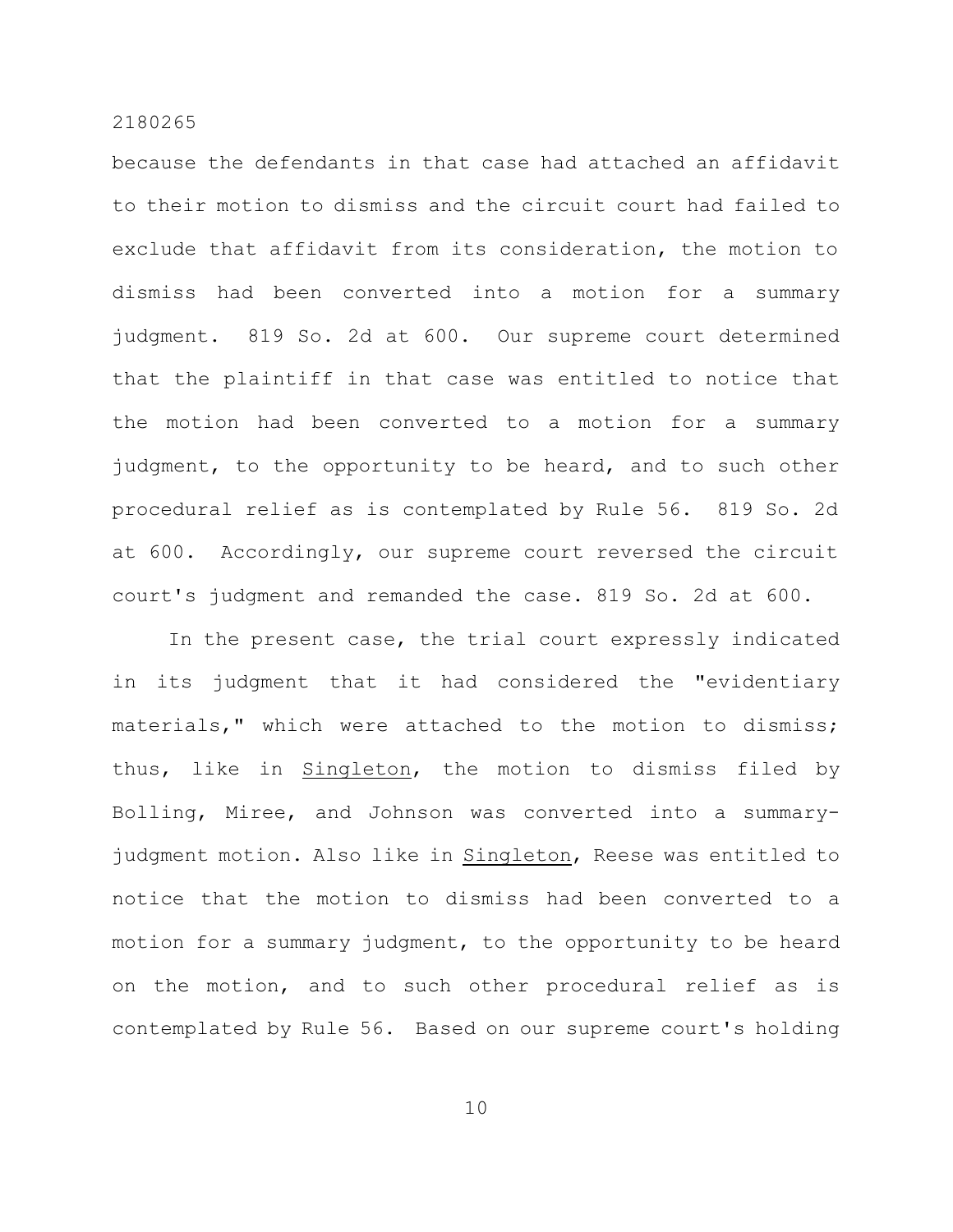in Singleton and other similar cases, we reverse the trial court's order granting the motion to dismiss filed by Bolling, Miree, and Johnson, and remand the case for the trial court to proceed in a manner consistent with this opinion. We note, as our supreme court did in Singleton, that "an entry of a summary judgment for the defendants would not be proper until they have complied with the requirement of [Rule 56, Ala. R. Civ. P.,] that they submit a narrative summary of what they contend to be the undisputed material facts." 819 So. 2d at 600. Because we are reversing the trial court's judgment on the ground stated, we decline to further address any remaining arguments asserted by Reese on appeal.

REVERSED AND REMANDED WITH INSTRUCTIONS.

Thompson, P.J., and Donaldson and Edwards, JJ., concur. Hanson, J., concurs specially.